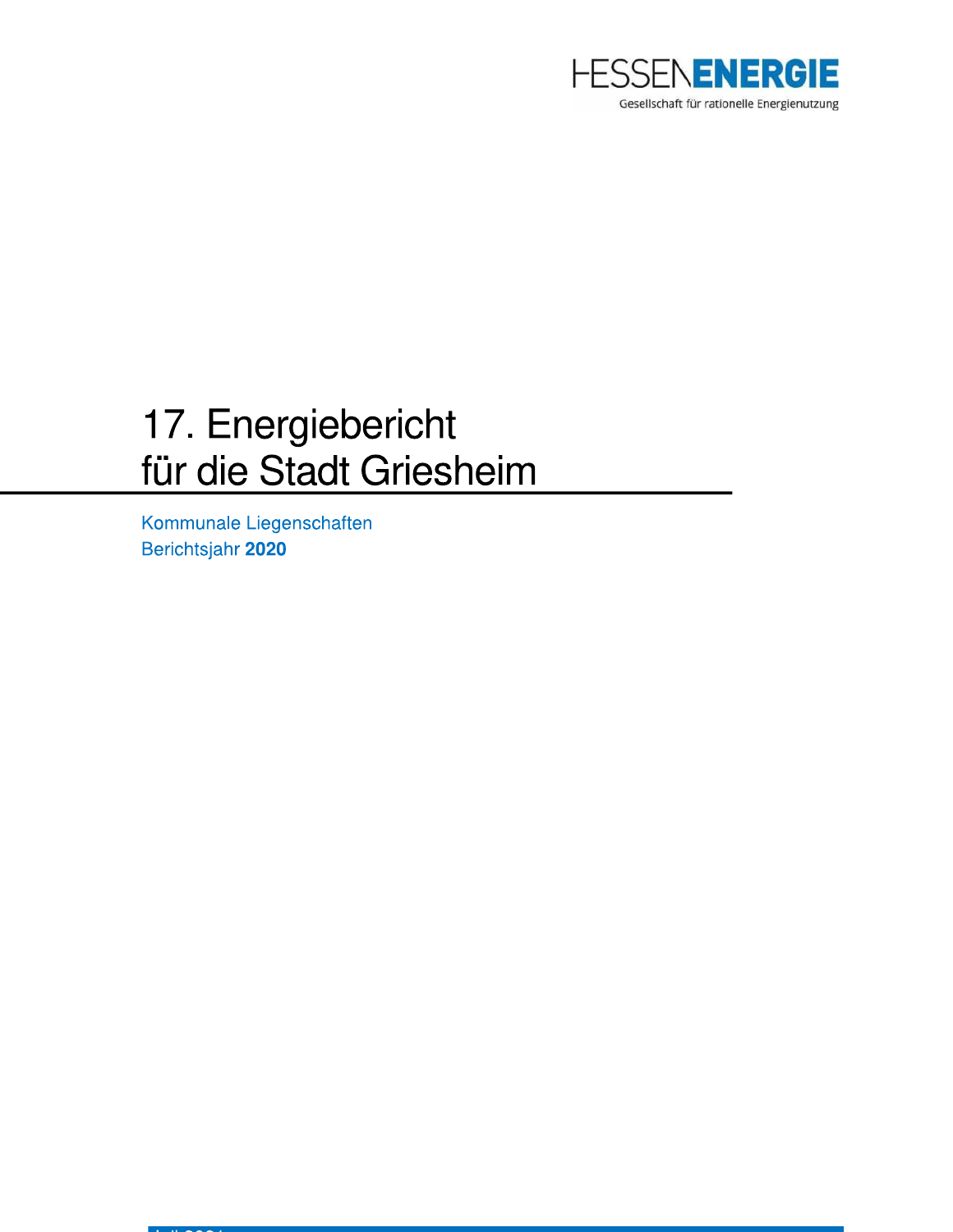### Energiestatistik 3

#### Energie- und Wasserverbrauch  $3.1$

Die Energie- und Wasserverbrauchsdaten der untersuchten Liegenschaften sind in den folgenden Tabellen zusammengefasst dargestellt. Die Wärmeverbrauchsdaten wurden witterungsbereinigt<sup>(1</sup>). Die dargestellten Werte beinhalten auch den aufgetretenen Mehrverbrauch in einzelnen Objekten, der im Rahmen des KomEM nicht beeinflussbar war (z.B. durch Nutzungsänderungen oder technischen Ausbau, defekte Anlagenteile usw.).

| Berichtsjahr                  | Einheit        | <b>Referenz</b>        | <b>Berichtsjahr</b>    | Änderung zur Referenz  |                                   |
|-------------------------------|----------------|------------------------|------------------------|------------------------|-----------------------------------|
| von 1 / 2020<br>bis 12 / 2020 |                | Verbrauch<br>Einheit/a | Verbrauch<br>Einheit/a | Verbrauch<br>Einheit/a | Verbrauch<br>$\frac{1}{\sqrt{2}}$ |
| Strom                         | kWh            | 3.621.663              | 2.422.590              | $-1.199.073$           | $-33,1%$                          |
| Wärme                         | kWh            | 7.254.685              | 4.137.290              | $-3.117.395$           | $-43,0%$                          |
| Erdgas                        | <b>kWh</b>     | 4.789.154              | 2.700.705              | $-2.088.449$           | $-43,6%$                          |
| Nahwärme                      | <b>kWh</b>     | 2.324.924              | 1.162.702              | $-1.162.222$           | $-50,0%$                          |
|                               | <b>kWh</b>     | 140.608                | 223.782                | 83.174                 | 59,2%                             |
| Wasser                        | m <sup>3</sup> | 44.626                 | 33.363                 | $-11.263$              | $-25,2%$                          |

Tabelle 3-1 Energie- und Wasserverbrauch im Referenz- und im Berichtsjahr

Die deutliche Verbrauchssteigerung gegenüber dem Referenzverbrauch beim Heizöl, welches nur auf der Kläranlage verfeuert wird, ist auf betriebliche Ereignisse vor Ort zurückzuführen. Das erneuerte BHKW wird auf der Anlage zur möglichst vollständigen Klärgasverstromung eingesetzt. Dies ist ökonomisch sinnvoll, da die kWh Strombezug deutlich teurer ist als die kWh Heizöl. Auch aus ökologischer Sicht ist dies ein Vorteil, da beispielsweise die CO<sub>2</sub>-Emissionen je kWh Strombezug deutlich höher sind als bei der Verfeuerung von Heizöl.

<sup>(1)</sup> Die Heizenergieverbräuche werden nach (VDI 3807, 2007), Blatt 1, witterungsbereinigt ("normiert"), um jährlich unterschiedliche Witterungsbedingungen auszugleichen und damit den direkten Vergleich einzelner Jahresverbräuche zu ermöglichen (siehe auch Anhang 4.1).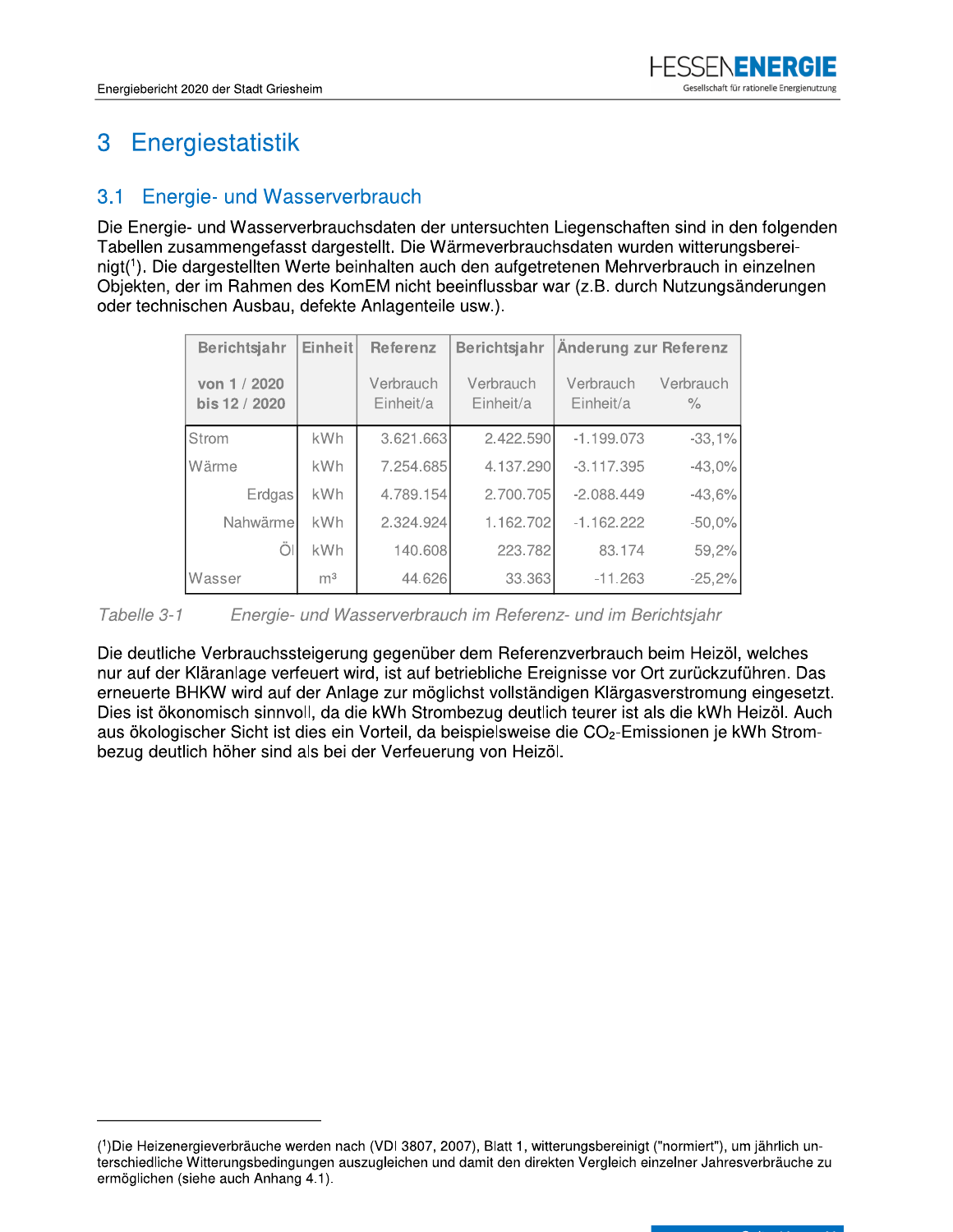# 3.2.4 Gesamtkosten

Die Energie- und wasserverbrauchskosten der untersuchten Liegenschaften sind in den folgenden Tabellen zusammengefasst dargestellt. Die Warmeverbrauchsdaten wurden witterungsberei-FESSENENERGI<br>
Gesellschaft für rationelle Energienutz<br>
desellschaft für rationelle Energienutz<br>
desellschaft für rationelle Energienutz<br>
der Schriftlichen Kosten des Berichtsjahres bewerter<br>
princhlage von mittleren<br>
ektbe FESSEN FINERGIE<br>
Gesellschaft für rationelle Energienutzung<br>
en Liegenschaften sind in den folgen-<br>
brauchsdaten wurden witterungsberei-<br>
en Kosten des Berichtsjahres bewertet.<br>
sdaten auf Grundlage von mittleren<br>
n als Ma - (- - - #- ) - - \*- +- - - Fiebericht 2020 der Stadt Griesheim<br>
4 Gesamtkosten<br>
Energie- und Wasserverbrauchskosten der ur<br>
Tabellen zusammengefasst dargestellt. Die V<br>
Die Verbrauchsdaten wurden mit den durchs<br>
das Projekt KomEM ist vereinbart, Ref HESSENENERGIE<br>
Gesellschaft für rationelle Energienutzung<br>
schaften sind in den folgen-<br>
aten wurden witterungsberei-<br>
i des Berichtsjahres bewertet.<br>
i Grundlage von mittleren<br>
stab für die erzielten Einspa-<br>
ng zur Refer Fur das Projekt KomEM ist vereinbart, Referenzverbrauchsdaten auf Grundlage von mittleren  $\mathsf{n}$ verbrauchsmengen der letzten drei Jahre vor Projektbeginn als Maßstab für die erzielten Einsparungen zu Grunde zu legen.

|                                                                                                                        | Berichtsjahr  | Einheit        | Referenz  | <b>Berichtsjahr</b> | Änderung zur Referenz |          |  |
|------------------------------------------------------------------------------------------------------------------------|---------------|----------------|-----------|---------------------|-----------------------|----------|--|
|                                                                                                                        | von 1 / 2020  |                | Kosten    | Kosten              | Kosten                | Kosten   |  |
|                                                                                                                        | bis 12 / 2020 |                | EUR/a     | EUR/a               | EUR/a                 | $\%$     |  |
|                                                                                                                        | Strom         | kWh            | 729.956   | 485.136             | $-244.820$            | $-33,5%$ |  |
|                                                                                                                        | Wärme         | <b>kWh</b>     | 449.752   | 248.802             | $-200.950$            | $-44,7%$ |  |
|                                                                                                                        | Erdgas        | <b>kWh</b>     | 261.410   | 146.772             | $-114.638$            | $-43,9%$ |  |
|                                                                                                                        | Nahwärme      | kWh            | 179.761   | 89.899              | $-89.862$             | $-50,0%$ |  |
|                                                                                                                        | Öl            | <b>kWh</b>     | 5.329     | 8.481               | 3.152                 | 59,2%    |  |
|                                                                                                                        | Wasser        | m <sup>3</sup> | 106.228   | 80.573              | $-25.656$             | $-24,2%$ |  |
|                                                                                                                        | Summen        |                | 1.285.936 | 814.510             | $-471.426$            | $-36,7%$ |  |
| Tabelle 3-2<br>Energie- und Wasserverbrauchskosten im Referenz- und Berichtsja<br>(alle Kostenangaben netto ohne USt.) |               |                |           |                     |                       |          |  |

Tabelle 3-2 Energie- und Wasserverbrauchskosten im Referenz- und Berichtsjahr<br>(alle Kostenangaben netto ohne USt.)

(alle Kostenangaben netto onne USt.)<br>Werden die Einsparungen nicht mit den aufgetretenen Mehrverbräuchen bei einzelnen Objekten, ale im Rahmen des KomEM nicht beeinflussbar waren, verrechnet (z.B. durch Nutzungsanderunm<sup>3</sup> 106.228 80.573 -25.65<br>
1.285.936 814.510 -471.42<br>
- und Wasserverbrauchskosten im Referenz-<br>
stenangaben netto ohne USt.)<br>
1 nicht mit den aufgetretenen Mehrverbräuche<br>
EM nicht beeinflussbar waren, verrechnet (z.B<br>
b gen oder technischen Ausbau, defekte Anlagentelle usw.), ergeben sich die in der  $\mathbf{r}$ Tabelle 3-3 dargestellten Nettoeinsparungen (eine liegenschaftsbezogene Aufstellung findet sich in Abschnitt 5.2).  $\blacksquare$ 

|                                                                                                                                                                                                                                                                                                                                                                       | Wasser                        | m <sup>3</sup> | 106.228                              | 80.5731         | -25.656                                                                                                                     | $-24,2%$                       |  |
|-----------------------------------------------------------------------------------------------------------------------------------------------------------------------------------------------------------------------------------------------------------------------------------------------------------------------------------------------------------------------|-------------------------------|----------------|--------------------------------------|-----------------|-----------------------------------------------------------------------------------------------------------------------------|--------------------------------|--|
|                                                                                                                                                                                                                                                                                                                                                                       | Summen                        |                | 1.285.936                            | 814.510         | $-471.426$                                                                                                                  | $-36,7%$                       |  |
| Tabelle 3-2                                                                                                                                                                                                                                                                                                                                                           |                               |                | (alle Kostenangaben netto ohne USt.) |                 | Energie- und Wasserverbrauchskosten im Referenz- und Berichtsja                                                             |                                |  |
| Werden die Einsparungen nicht mit den aufgetretenen Mehrverbräuchen bei einzelne<br>die im Rahmen des KomEM nicht beeinflussbar waren, verrechnet (z.B. durch Nutzur<br>gen oder technischen Ausbau, defekte Anlagenteile usw.), ergeben sich die in der<br>Tabelle 3-3 dargestellten Nettoeinsparungen (eine liegenschaftsbezogene Aufstellung<br>in Abschnitt 5.2). |                               |                |                                      |                 |                                                                                                                             |                                |  |
|                                                                                                                                                                                                                                                                                                                                                                       | Berichtsjahr                  | Einheit        | <b>Referenz</b>                      | Berichtsjahr    | <b>Anderung zur Referenz</b>                                                                                                |                                |  |
|                                                                                                                                                                                                                                                                                                                                                                       | von 1 / 2020<br>bis 12 / 2020 |                | Kosten<br>EUR/a                      | Kosten<br>EUR/a | Kosten<br>EUR/a                                                                                                             | Kosten<br>$\frac{1}{\sqrt{2}}$ |  |
|                                                                                                                                                                                                                                                                                                                                                                       | Strom                         | kWh            | 729.956                              | 473.605         | $-256.350$                                                                                                                  | $-35,1%$                       |  |
|                                                                                                                                                                                                                                                                                                                                                                       | Wärme                         | <b>kWh</b>     | 449.752                              | 244.832         | $-204.920$                                                                                                                  | $-45,6%$                       |  |
|                                                                                                                                                                                                                                                                                                                                                                       | Erdgas                        | <b>kWh</b>     | 261.410                              | 146.352         | $-115.058$                                                                                                                  | $-44,0%$                       |  |
|                                                                                                                                                                                                                                                                                                                                                                       | Nahwärme                      | kWh            | 179.761                              | 89.899          | $-89.862$                                                                                                                   | $-50,0%$                       |  |
|                                                                                                                                                                                                                                                                                                                                                                       | Öl                            | kWh            | 5.329                                | 5.329           | $\Omega$                                                                                                                    | 0,0%                           |  |
|                                                                                                                                                                                                                                                                                                                                                                       | Wasser                        | m <sup>3</sup> | 106.228                              | 76.808          | $-29.421$                                                                                                                   | $-27,7%$                       |  |
|                                                                                                                                                                                                                                                                                                                                                                       | <b>Summen</b>                 |                | 1.285.936                            | 795.245         | $-490.691$                                                                                                                  | $-38,2%$                       |  |
| Tabelle 3-3                                                                                                                                                                                                                                                                                                                                                           |                               |                |                                      |                 | Energie- und Wasserverbrauchskosten im Referenz- und Berichtsja<br>ohne Mehrverbräuche (alle Kostenangaben netto ohne USt.) |                                |  |

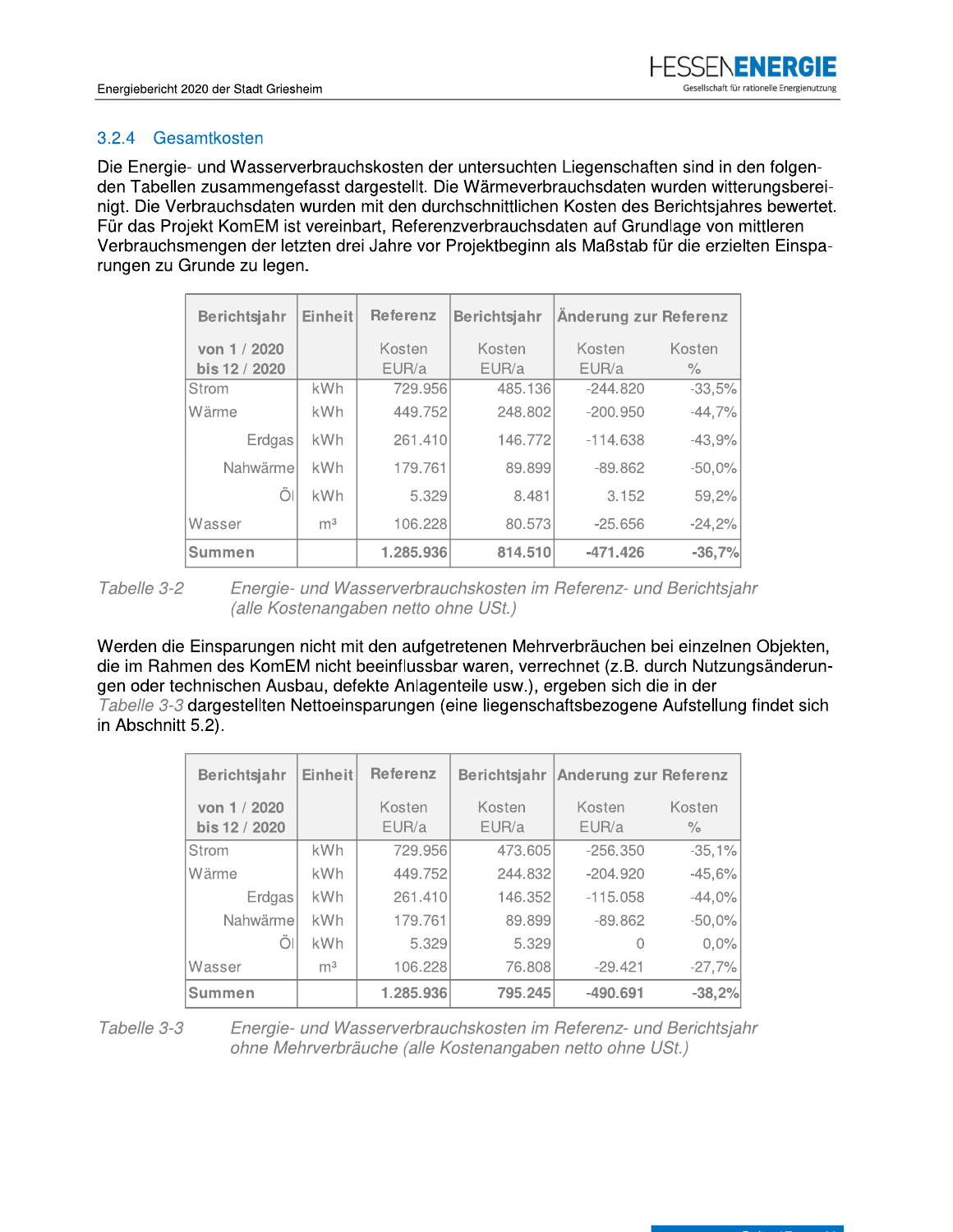

# Die folgende Abbildung zeigt die Kosten für den Energie- und Wasserbezug der einzelnen Verbraucher im Berichtsjahr.



Energie- und Wasserkosten der Objekte nach Höhe der Jahresverbrauchskos-Abbildung 3-8 ten sortiert

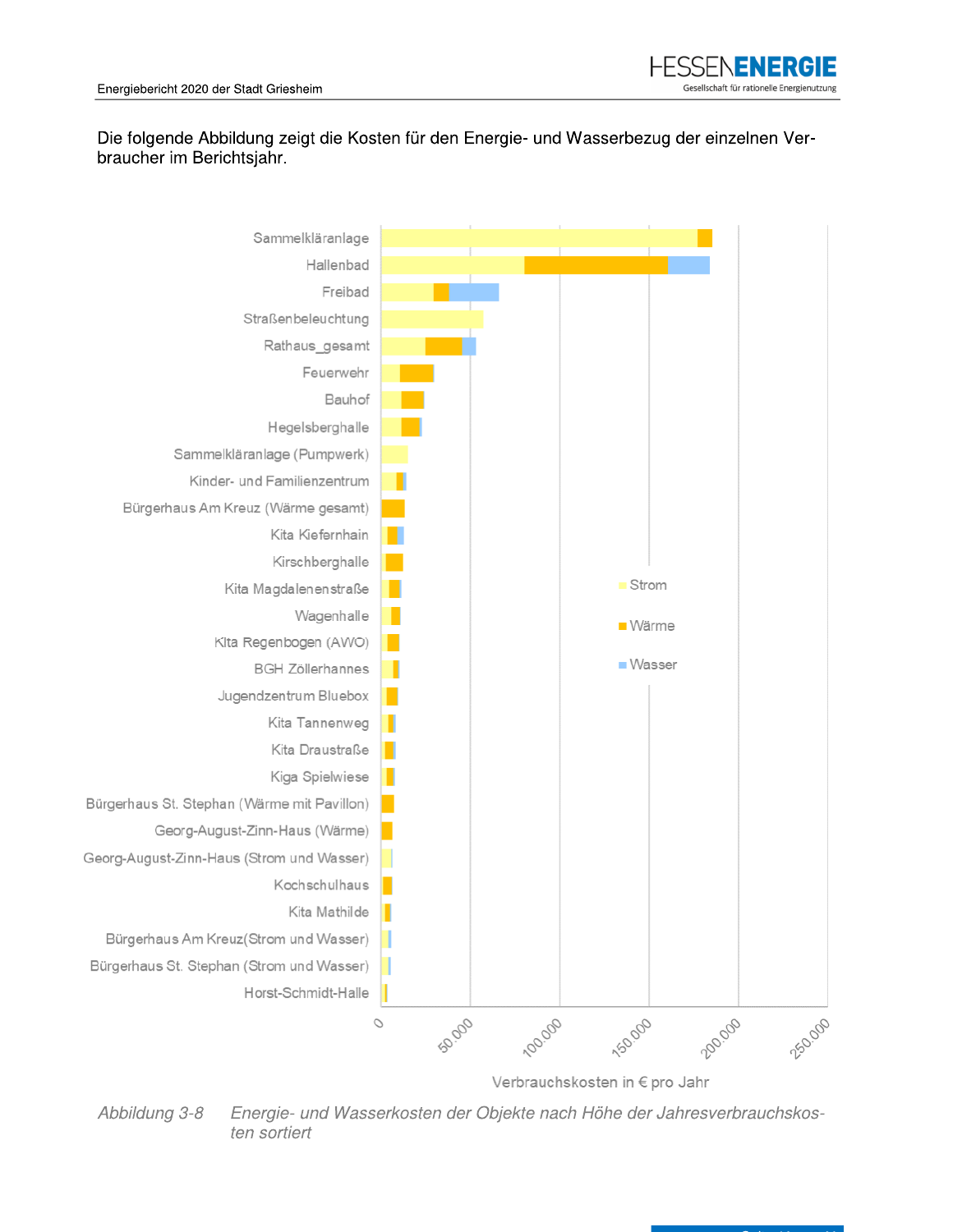





Abbildung 3-10 Vergleich der relativen Anteile des Endenergiebezugs und der CO<sub>2</sub>- Emissionen